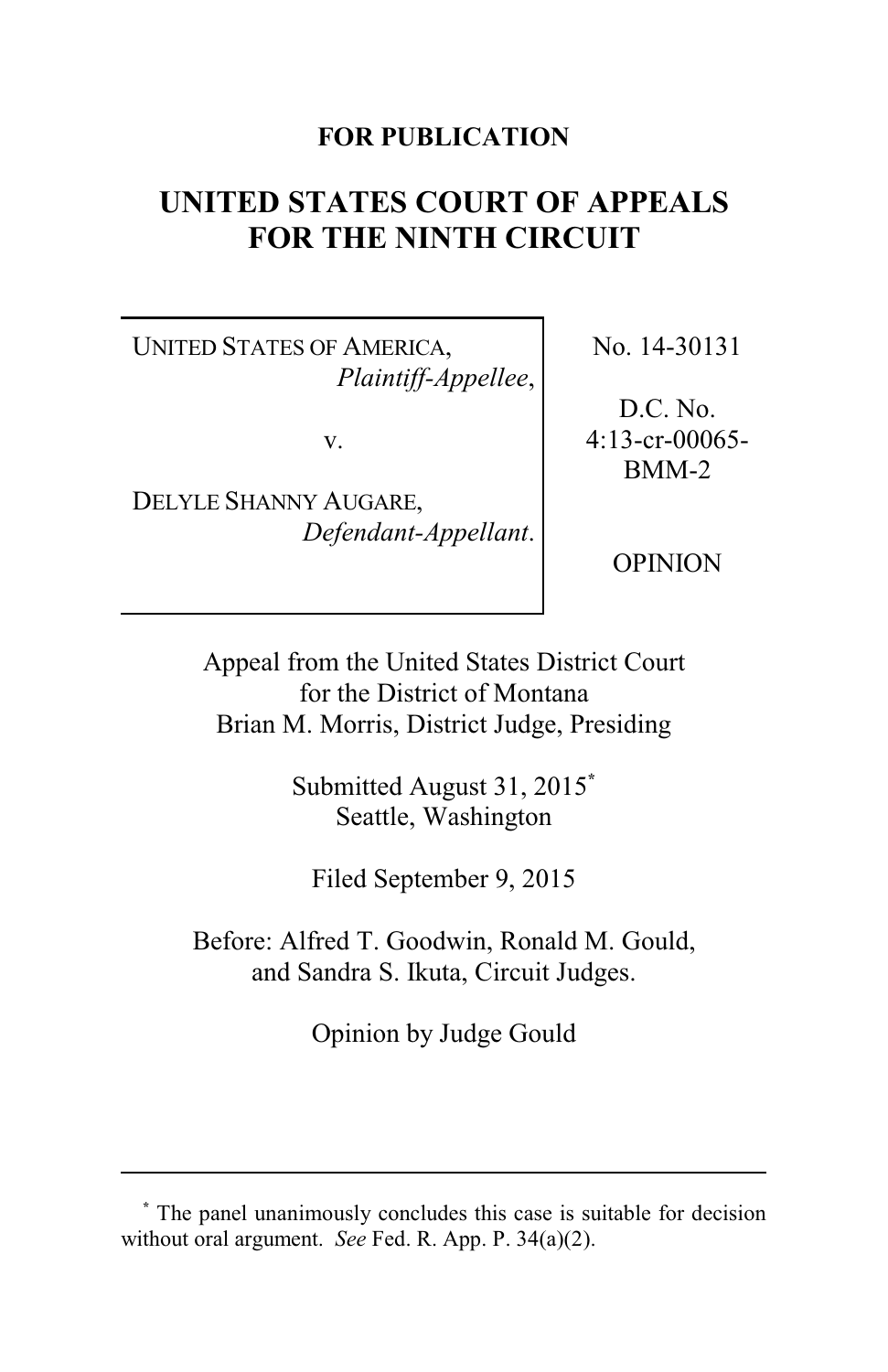## **SUMMARY\*\***

#### **Criminal Law**

The panel affirmed a sentence in a case in which the district court applied a "sophisticated means" enhancement under U.S.S.G. § 2B1.1(b)(10)(C) following the defendant's guilty plea to conspiracy to defraud the United States, False Claims Act conspiracy, theft from an Indian tribe receiving federal funding, and federal income tax evasion.

The panel held that the district court did not abuse its discretion when it applied the "sophisticated means" enhancement to the defendant's offense conduct. The panel explained that the coordinated and repetitive steps that the defendant took to transfer money from the Po'Ka project to his personal bank account are comparable in complexity and sophistication to the schemes held to warrant the enhancement in both this court's precedent and persuasive authority from other circuits.

This summary constitutes no part of the opinion of the court. It has been prepared by court staff for the convenience of the reader.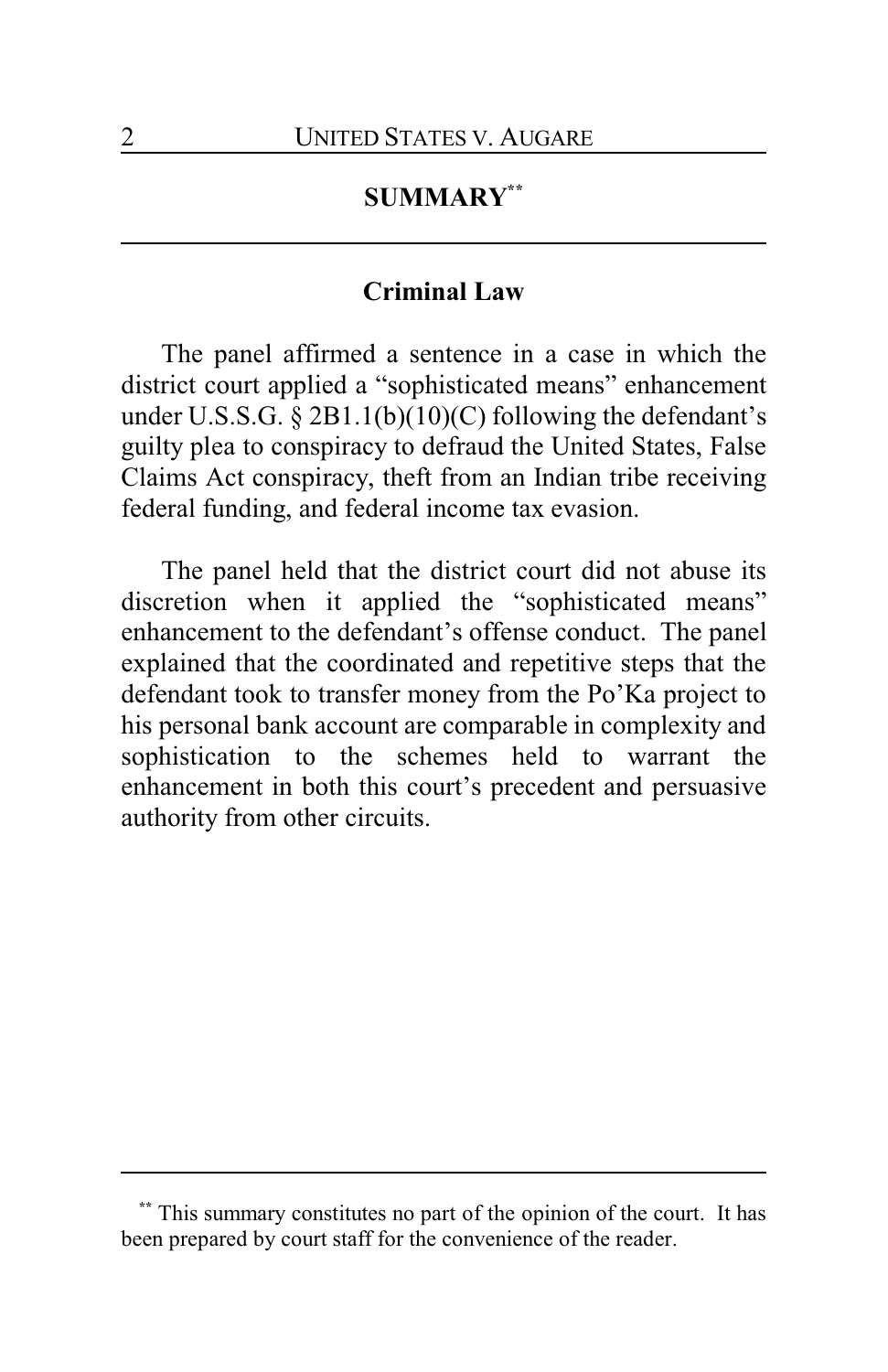#### **COUNSEL**

Colin M. Stephens, Smith & Stephens, P.C., Missoula, Montana, for Defendant-Appellant.

Michael W. Cotter, United States Attorney, and Carl E. Rostad, Assistant United States Attorney, United States Attorney's Office, Great Falls, Montana, for Plaintiff-Appellee.

#### **OPINION**

GOULD, Circuit Judge:

We consider under what circumstances a "sophisticated means" sentencing enhancement may be given under U.S.S.G. § 2B1.1(b)(10)(C).

Delyle Shanny Augare appeals his sentence following his guilty plea to four counts: (1) conspiracy to defraud the United States, in violation of 18 U.S.C. § 372; (2) False Claims Act conspiracy, in violation of 18 U.S.C. § 286; (3) theft from an Indian tribe receiving federal funding, in violation of 18 U.S.C.  $\S 666(a)(1)(A)$ ; and (4) federal income tax evasion, in violation of 26 U.S.C. § 7201.

Specifically, Augare challenges the district court's application of the "sophisticated means" sentencing enhancement under U.S.S.G. § 2B1.1(b)(10)(C). We review a district court's application of the Sentencing Guidelines to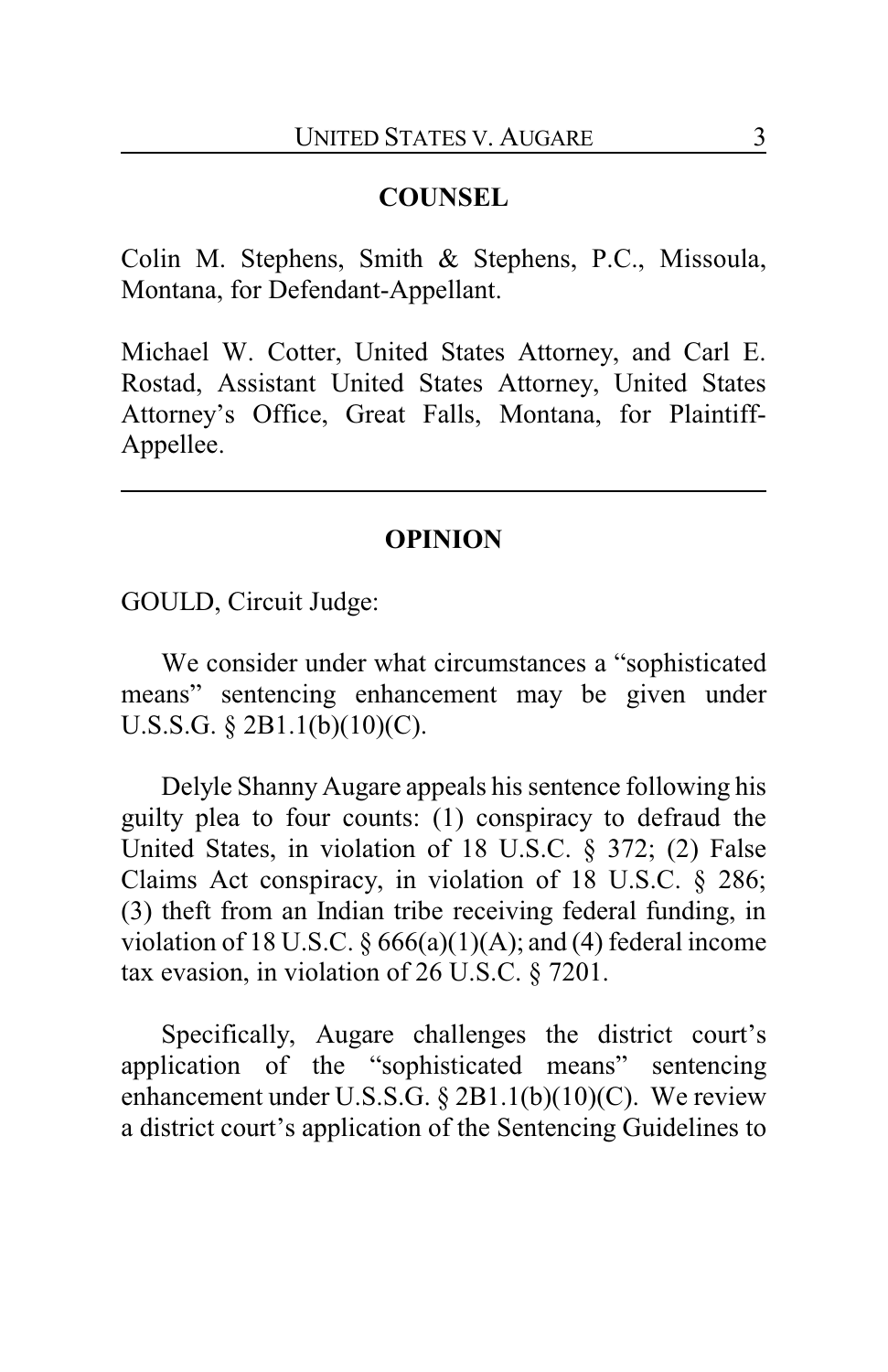the facts for abuse of discretion.**<sup>1</sup>** *United States v. Jennings*, 711 F.3d 1144, 1146 (9th Cir. 2013). For the reasons that follow, we conclude that the district court did not abuse its discretion when it applied the "sophisticated means" enhancement to Augare's offense conduct.

Augare argues that "[n]either the fraud perpetrated through [the Po'Ka Project] nor Augare's conduct involve[d] sophisticated means," and asks us to vacate his sentence and remand for resentencing without the "sophisticated means" enhancement under § 2B1.1(b)(10)(C). Augare contends that because Application Note  $9(B)$  to  $\S 2B1.1(b)(10)(C)$  defines "sophisticated means" as an "especially complex or especially intricate offense conduct pertaining to the execution or concealment of an offense," the "sophisticated means" enhancement does not apply to his conduct, which he asserts consisted of simple lies, "penny ante" fraud involving improper use of fuel cards, and transferring money, to which he was not entitled, into and out of a bank account that he controlled jointly with the Project's co-director.

Augare asks us to parse the language of the "sophisticated means" enhancement under § 2B1.1 in the same way we parsed the "sophisticated means" enhancement for smuggling under § 2T3.1(b)(1) in *United States v. Montano*, 250 F.3d 709 (9th Cir. 2001). There, we reversed the district court's application of a "sophisticated means" enhancement under § 2T3.1(b)(1), because the defendants' activities were "all inherent in the activity of smuggling[, which], by its nature,

**<sup>1</sup>** We reject Augare's assertion that our review is *de novo* here. As the government contends, the district court "merely [applied] the facts to the guidelines" when it sentenced Augare. It did not interpret the meaning of the guidelines.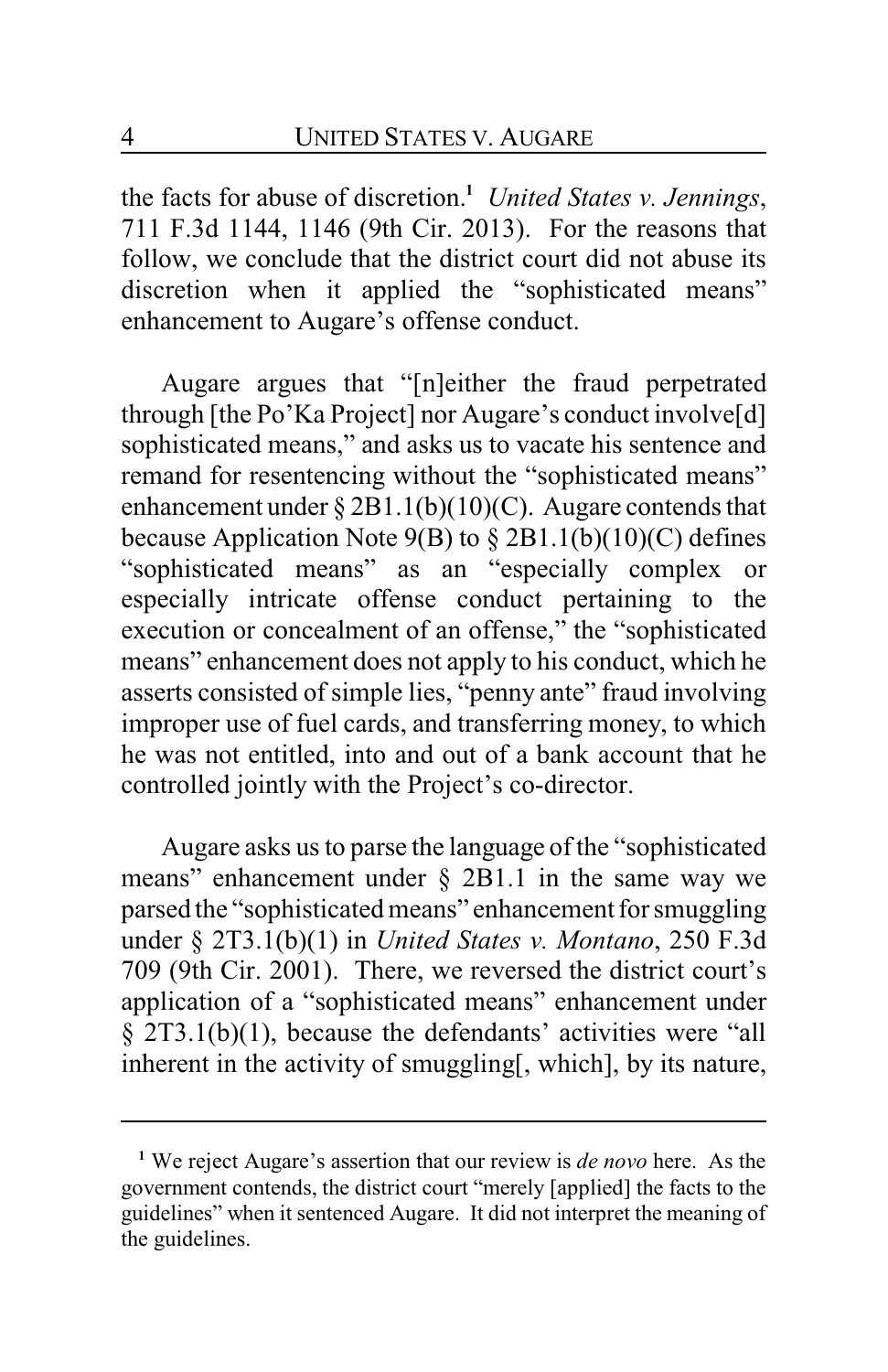involves active steps to avoid detection." *Id.* at 715. Augare contends that "[a]ll of this activity was necessary to perpetrate the scheme, nothing more. Had the money remained in the [Project's] fund, no crime would have occurred." Augare also contrasts his use of the charity's bank account with what he contends are more egregious methods such as setting up shell corporations or using foreign tax havens, urging that "[t]he simple and common practice of moving money from one bank to another is not only unsophisticated, it is common practice in the modern global economy." We disagree with Augare's characterization of his offense conduct, and more precisely it was not an abuse of discretion for the district court to disagree.

Augare's comparison of his conduct to the offense conduct in *Montano* is misplaced. The "sophisticated means" enhancement that applied there was specific to the offense conduct of smuggling, not the type of financial fraud involved here. Also, the defendant in *Montano* simply used a bank account to pay others to do his dirty work—i.e., physical smuggling of Mexican pharmaceuticals into the United States. *See id.* at 711. Here, Augare sent money from the Po'Ka Project to one of his co-defendants for services allegedly rendered to the Po'Ka Project. That co-defendant then "donated" half of the money back to a children's charity using checks that were shipped to the Po'Ka Project's offices and closely guarded by the Project's directors, including Augare. Then Augare, who controlled the children's charity's bank account, withdrew the "donated" money and deposited it into his personal bank account.

Under our precedent on "sophisticated means" enhancements that apply to financial fraud offense conduct, Augare's conduct here supports the district court's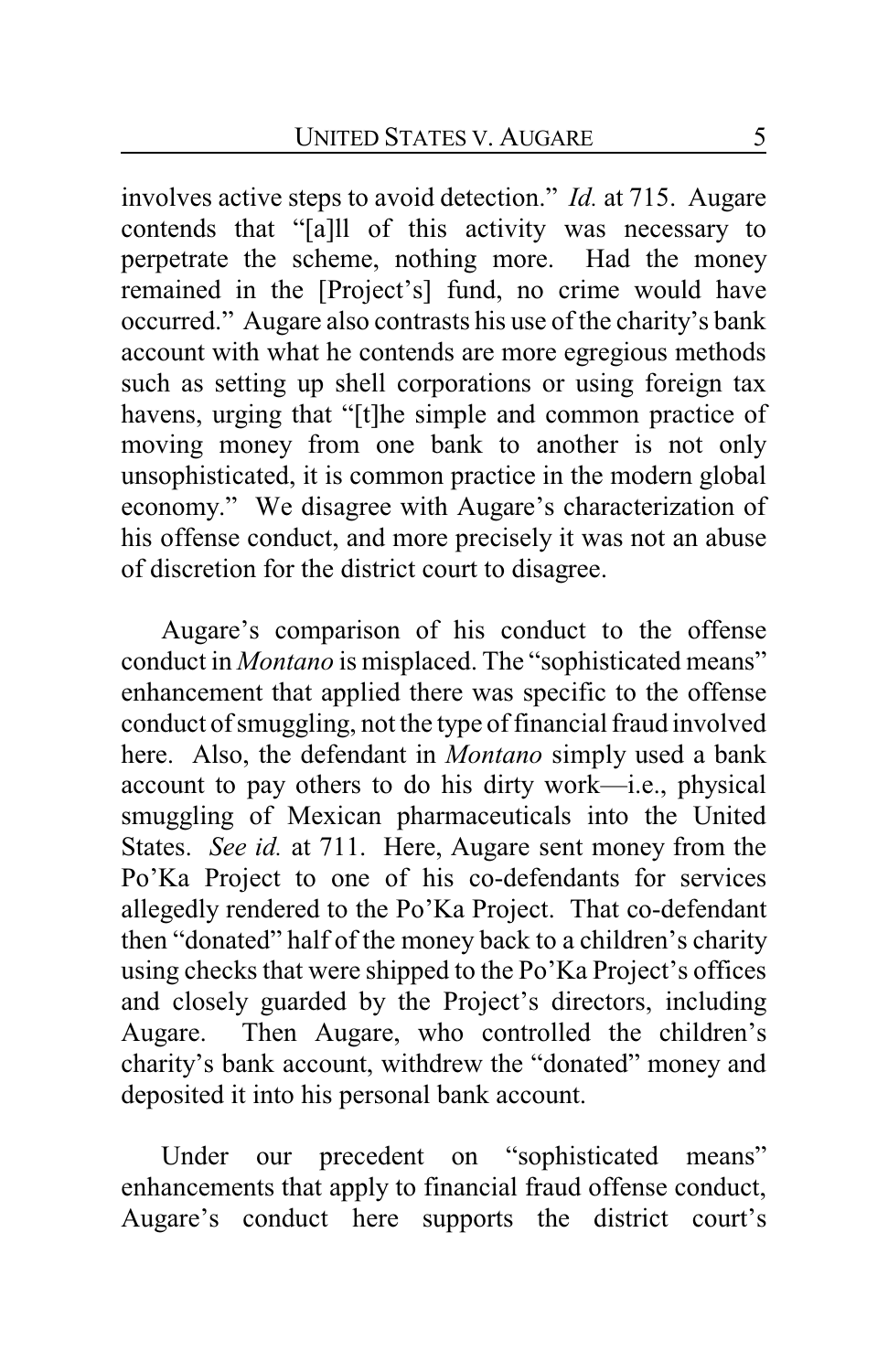application of the "sophisticated means" enhancement under § 2B1.1(b)(10)(C). *See United States v. Tanke*, 743 F.3d 1296, 1307 (9th Cir. 2014) (noting that while the defendant did not use corporate shells or offshore financial accounts as mentioned in Application Note 9(B), the "sophisticated means" enhancement under § 2B1.1(b)(10)(C) was justified because he engaged in "dozens of various acts," including falsifying invoices and checks, to conceal payments); *Jennings*, 711 F.3d at 1145 (upholding a "sophisticated means" enhancement for using a bank account with a deceptive name to conceal income and stating that conduct need not involve "highly complex schemes or exhibit exceptional brilliance" to warrant the enhancement); *see also United States v. Horob*, 735 F.3d 866, 872 (9th Cir. 2013) (per curiam) (affirming application of the "sophisticated means" enhancement under § 2B1.1(b)(10)(C), in part, because the defendant falsified documents and left a "complicated and fabricated" paper trail that made it hard to uncover his fraud).

Applying the "sophisticated means" enhancement under § 2B1.1(b)(10)(C) to Augare's conduct is also consistent with precedents from other federal circuits. *See United States v. Ghertler*, 605 F.3d 1256, 1267–68 (11th Cir. 2010) (holding that although some of the defendant's fraudulent activities were not sophisticated, the "totality of the scheme" qualified for the "sophisticated means" enhancement, as the defendant had conducted extensive research to identify his targets, used unwitting couriers to deliver the proceeds of his fraud, forged company documents, and had funds transferred to the accounts of unwitting third parties); *see also United States v. Jackson*, 346 F.3d 22, 25 (2d Cir. 2003) (holding that even if each step in an identity theft scheme is not elaborate, a "sophisticated means" enhancement is warranted if the steps